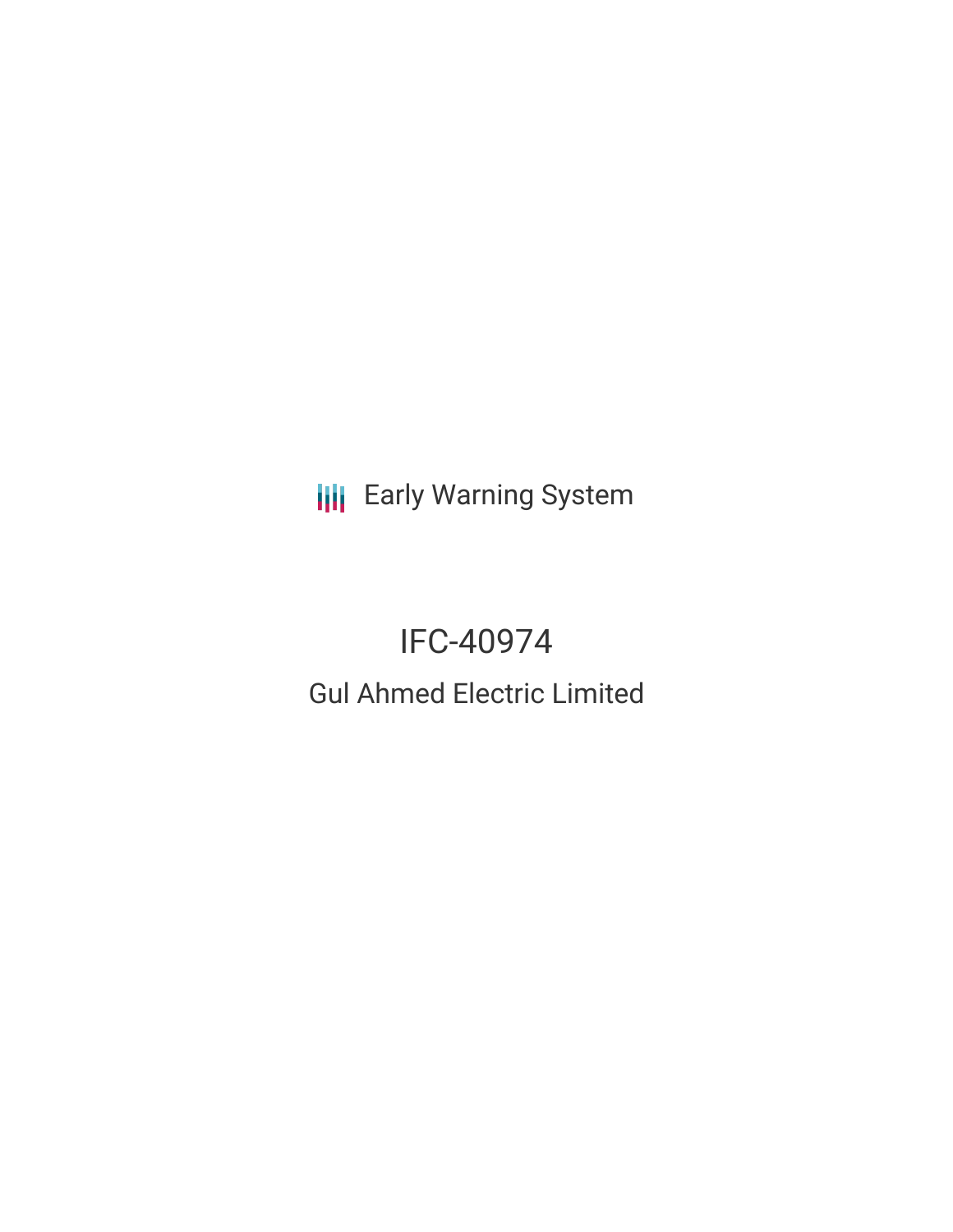

#### **Quick Facts**

| <b>Countries</b>               | Pakistan                                                 |  |  |  |
|--------------------------------|----------------------------------------------------------|--|--|--|
| <b>Specific Location</b>       | Jhimpir Wind Corridor, Thatta district of Sindh province |  |  |  |
| <b>Financial Institutions</b>  | International Finance Corporation (IFC)                  |  |  |  |
| <b>Status</b>                  | Proposed                                                 |  |  |  |
| <b>Bank Risk Rating</b>        | B                                                        |  |  |  |
| <b>Voting Date</b>             | 2019-10-25                                               |  |  |  |
| <b>Borrower</b>                | <b>GUL AHMED ELECTRIC LIMITED</b>                        |  |  |  |
| <b>Sectors</b>                 | Energy, Infrastructure                                   |  |  |  |
| <b>Investment Type(s)</b>      | Loan                                                     |  |  |  |
| <b>Investment Amount (USD)</b> | $$12.90$ million                                         |  |  |  |
| <b>Project Cost (USD)</b>      | \$73.00 million                                          |  |  |  |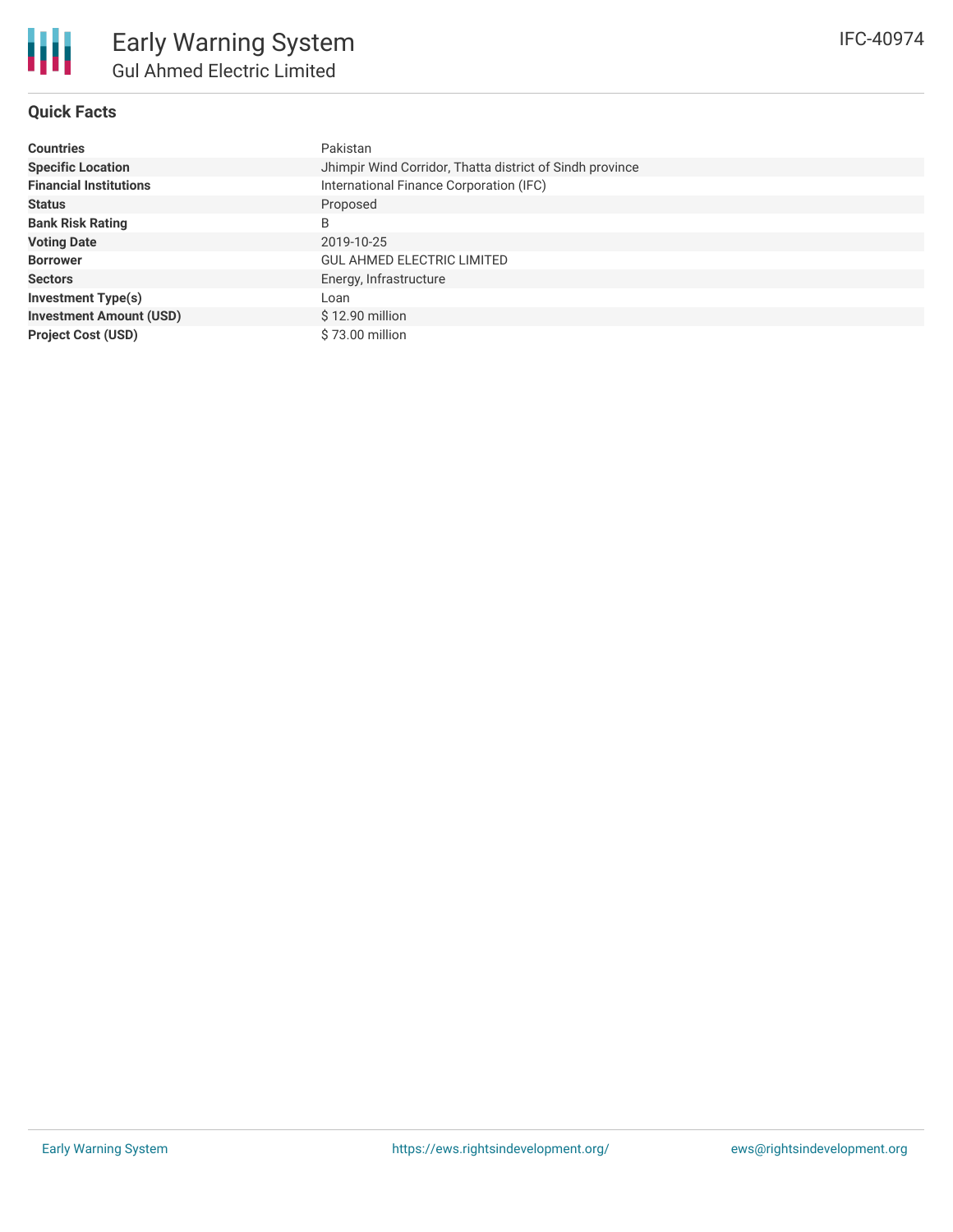

#### **Project Description**

According to the bank website, "The project comprises of the development, construction, and operation & maintenance of a 50 MW greenfield wind power project in Pakistan, in the Jhimpir wind corridor in the Sindh province (the Project). The project will be connected to the national grid and will enter into a 25-year Energy Purchase Agreement with the Central Power Purchasing Agency Guarantee Limited (CPPA-G). The project will involve installation of 20 Goldwind 2.5 MW turbines. Each turbine will have a hub height of 90 m and a blade diameter of 121 m. The project site falls within the Gharo-Jhimpir wind corridor, which is located in the southwest of Sindh province and comprises two clusters of wind resource areas: Gharo, which is located near to the coast and the inland Jhimpir Wind Farm Region (JWR) located in the district of Thatta with, an approximate area of 157 km2."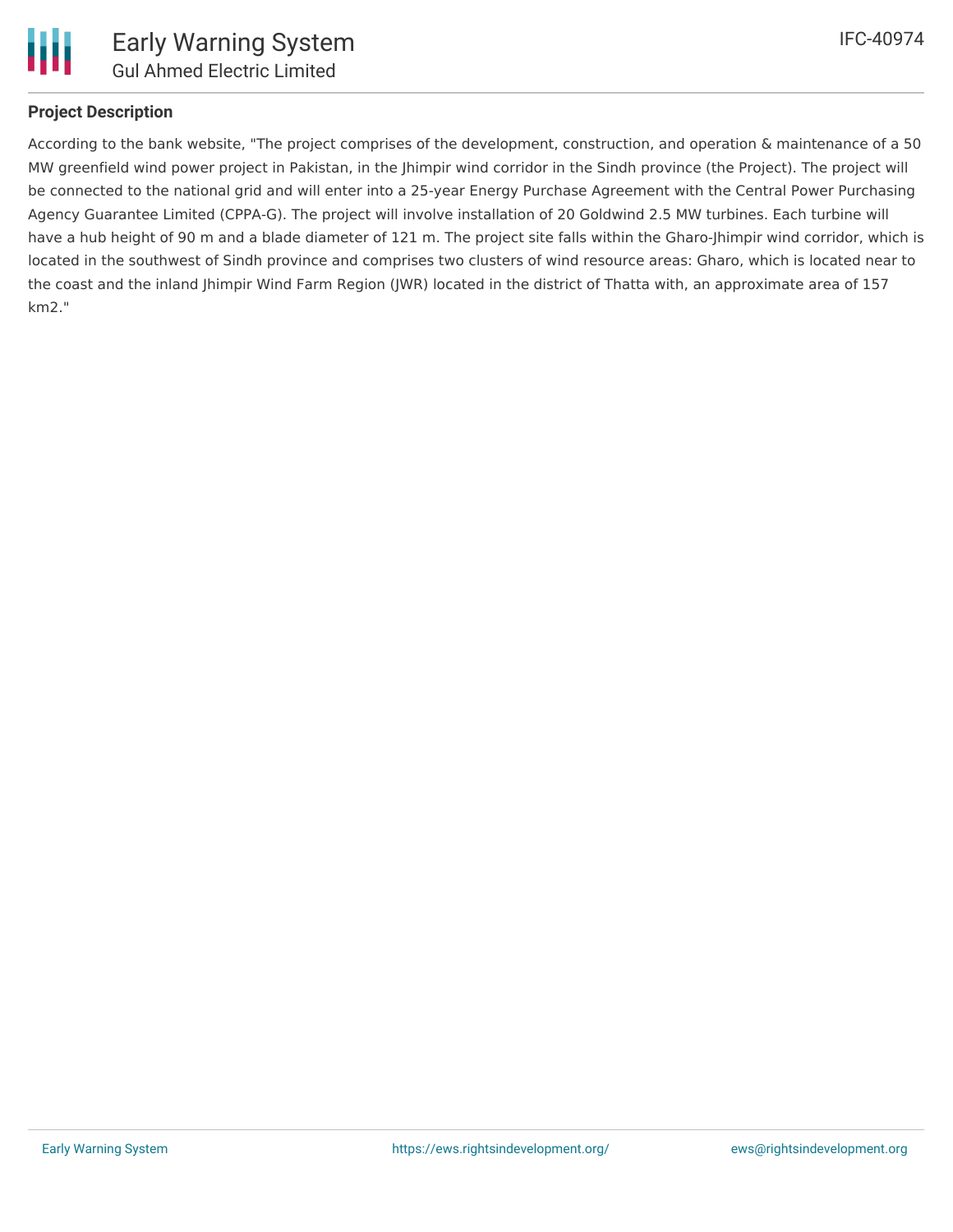#### **Investment Description**

• International Finance Corporation (IFC)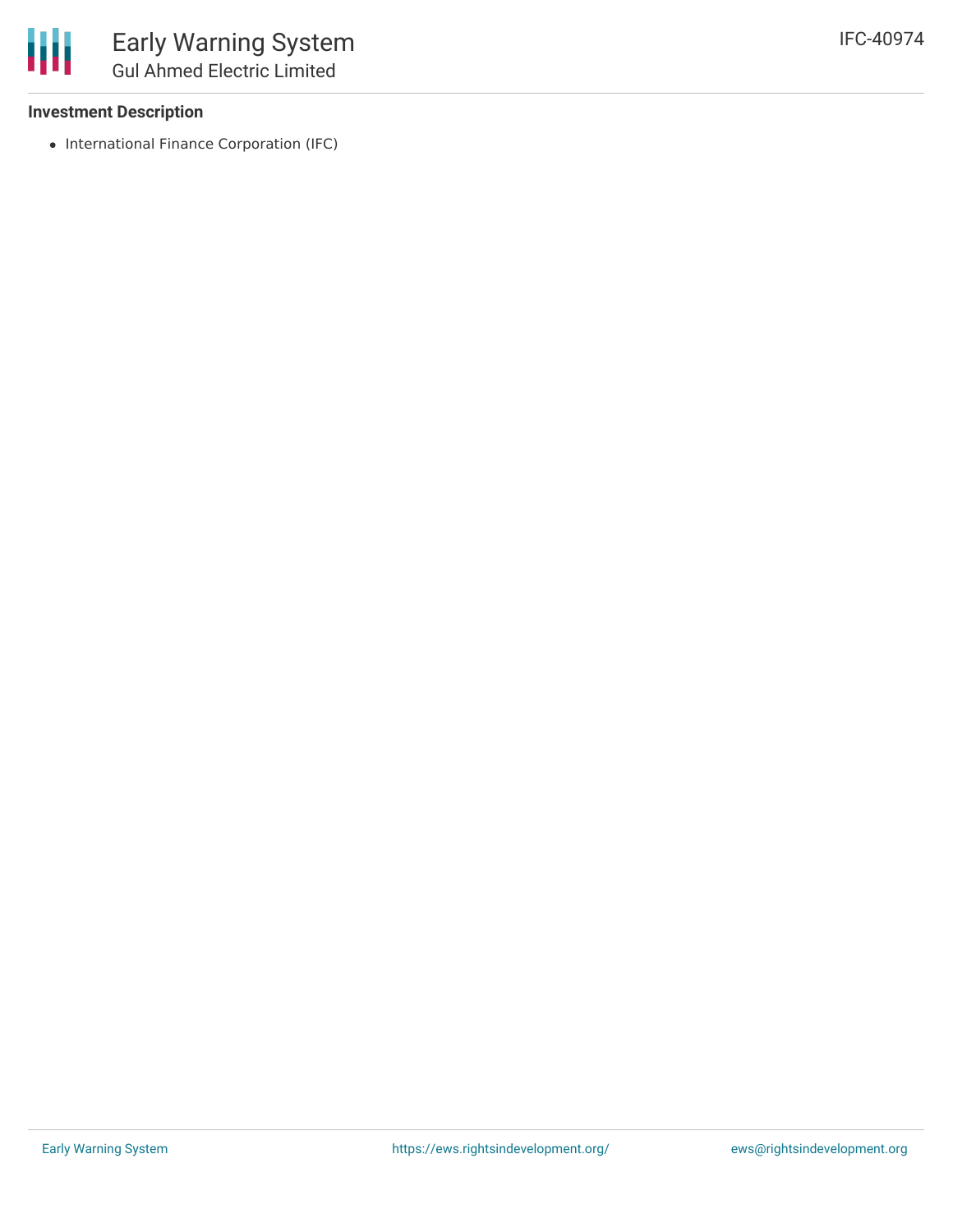

#### **Private Actors Description**

According to IFC, "The Project is being implemented by Gul Ahmed Electric Limited (GEL), a special purpose vehicle (SPV) incorporated under the laws of Pakistan. GEL is wholly owned by Gul Ahmed Energy Limited (GAEL), which is majority owned by individuals of the Gul Ahmed Group. GAEL operates a 136 MW RFO-based IPP under a Power Purchase Agreement with K-Electric (KEL), a power utility that serves the city of Karachi and surrounding regions.

Established in 1948, the Gul Ahmed Group is one of Pakistan's leading family-owned groups, engaged in a diversified portfolio of business including trade, manufacturing, banking, and energy."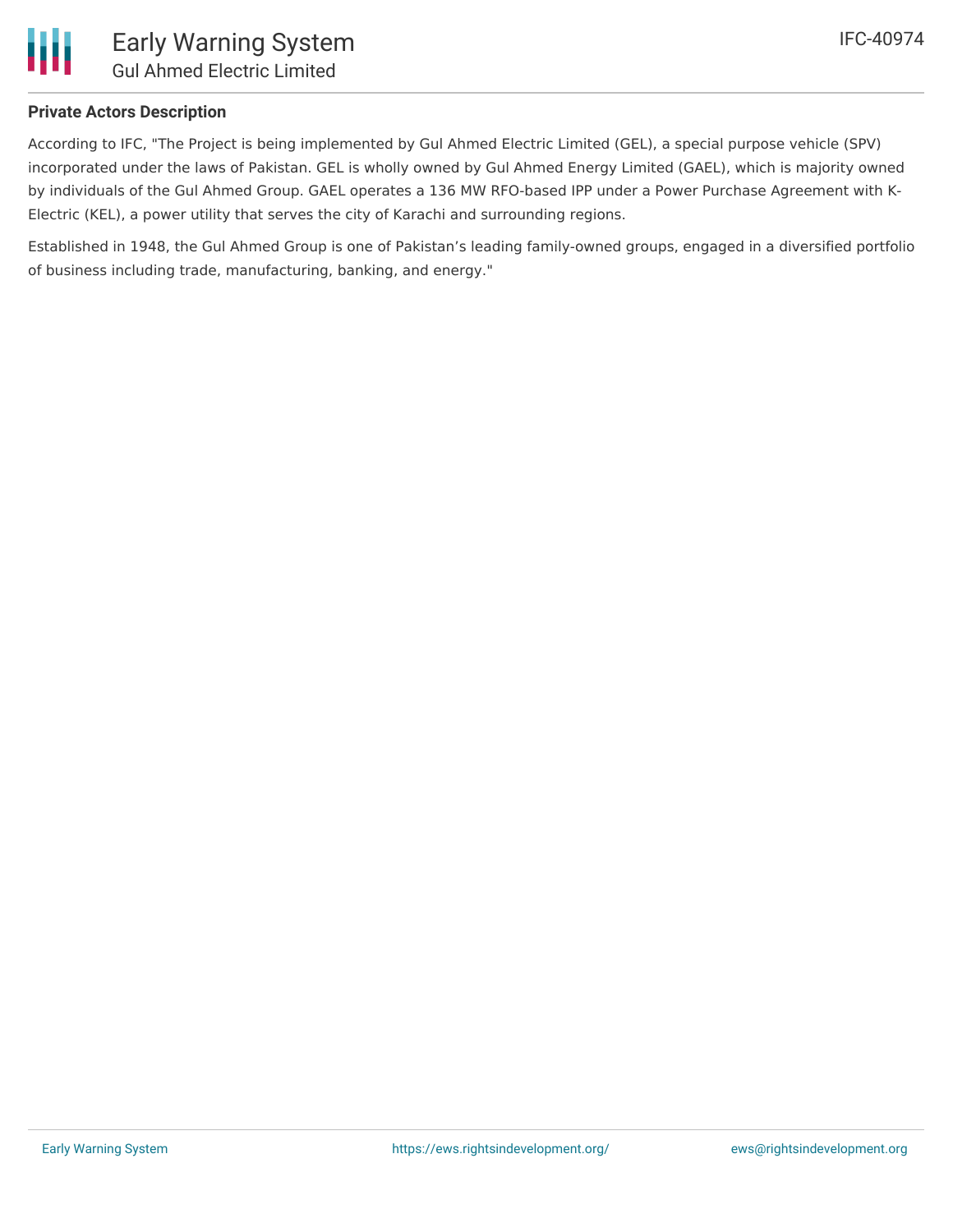## 冊

### Early Warning System Gul Ahmed Electric Limited

| <b>Private Actor 1</b>   | <b>Private Actor</b><br>1 Role | <b>Private Actor</b><br>1 Sector | Relation                 | <b>Private Actor 2</b>                             | <b>Private Actor</b><br>2 Role | <b>Private Actor</b><br>2 Sector |
|--------------------------|--------------------------------|----------------------------------|--------------------------|----------------------------------------------------|--------------------------------|----------------------------------|
| $\overline{\phantom{a}}$ | $\overline{\phantom{a}}$       |                                  | $\overline{\phantom{a}}$ | Central Power Purchasing Agency Guarantee Limited  | Buyer                          |                                  |
|                          | $\overline{\phantom{a}}$       | $\overline{\phantom{a}}$         | $\overline{\phantom{a}}$ | Gul Ahmed Electric Limited (GEL)                   | Client                         | ۰                                |
|                          | $\overline{\phantom{a}}$       | $\overline{\phantom{a}}$         | $\overline{\phantom{a}}$ | <b>Gul Ahmed Energy Limited</b>                    | Subsidiary                     | $\overline{\phantom{a}}$         |
|                          | $\overline{\phantom{a}}$       | $\overline{\phantom{a}}$         | $\overline{\phantom{a}}$ | <b>Gul Ahmed Group</b>                             | Parent Company                 | $\overline{\phantom{a}}$         |
| $\overline{\phantom{a}}$ | $\overline{\phantom{a}}$       | $\overline{\phantom{a}}$         | $\overline{\phantom{a}}$ | Hangzhou Huachen Electric Power Control Company    | Contractor                     | $\overline{\phantom{a}}$         |
| $\overline{\phantom{a}}$ | $\overline{\phantom{a}}$       | $\overline{\phantom{a}}$         | $\overline{\phantom{a}}$ | HydroChina                                         | Contractor                     | $\overline{\phantom{a}}$         |
| $\overline{\phantom{a}}$ | $\overline{\phantom{a}}$       | $\overline{\phantom{a}}$         | $\overline{\phantom{a}}$ | Hydrochina International Engineering Company       | Contractor                     | $\overline{\phantom{a}}$         |
| $\overline{\phantom{a}}$ | $\overline{\phantom{a}}$       | $\overline{\phantom{a}}$         | ۰.                       | National Transmission and Dispatch Company Limited | Buyer                          | $\blacksquare$                   |
|                          |                                |                                  | $\overline{\phantom{a}}$ | PowerChina                                         | Contractor                     |                                  |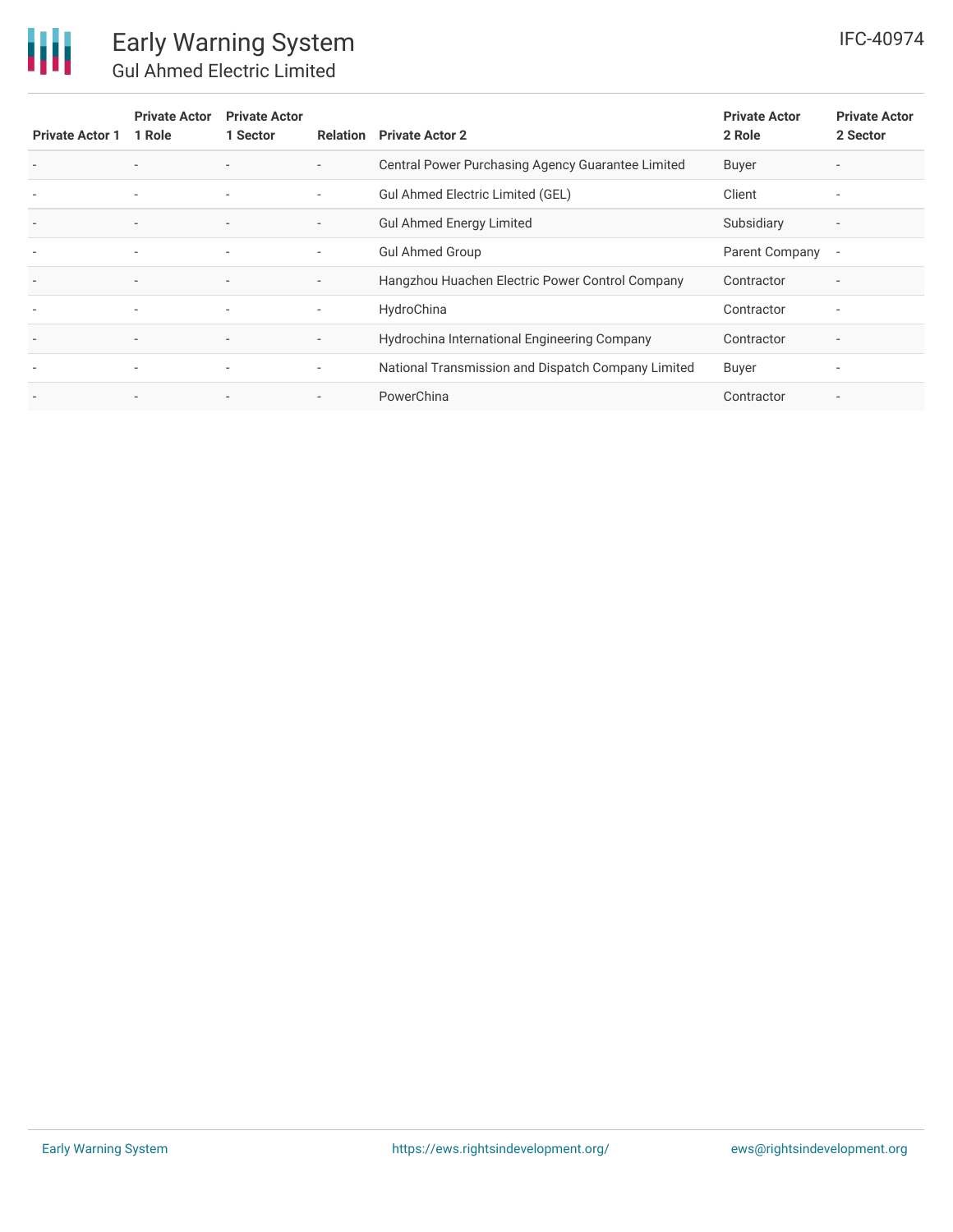

Gul Ahmed Electric Limited Ubaid Amanullah, Executive Director +92 21 3437 0034-8

7th Floor, Al-Tijarah Centre, 32-1-A, Block 6, P.E.C.H.S., Main Shahra-e-Faisal Road, Karachi, Pakistan

#### **ACCOUNTABILITY MECHANISM OF IFC**

The Compliance Advisor Ombudsman (CAO) is the independent complaint mechanism and fact-finding body for people who believe they are likely to be, or have been, adversely affected by an IFC or MIGA- financed project. If you submit a complaint to the CAO, they may assist you in resolving a dispute with the company and/or investigate to assess whether the IFC is following its own policies and procedures for preventing harm to people or the environment. If you want to submit a complaint electronically, you can email the CAO at CAO@worldbankgroup.org. You can learn more about the CAO and how to file a complaint at <http://www.cao-ombudsman.org/>